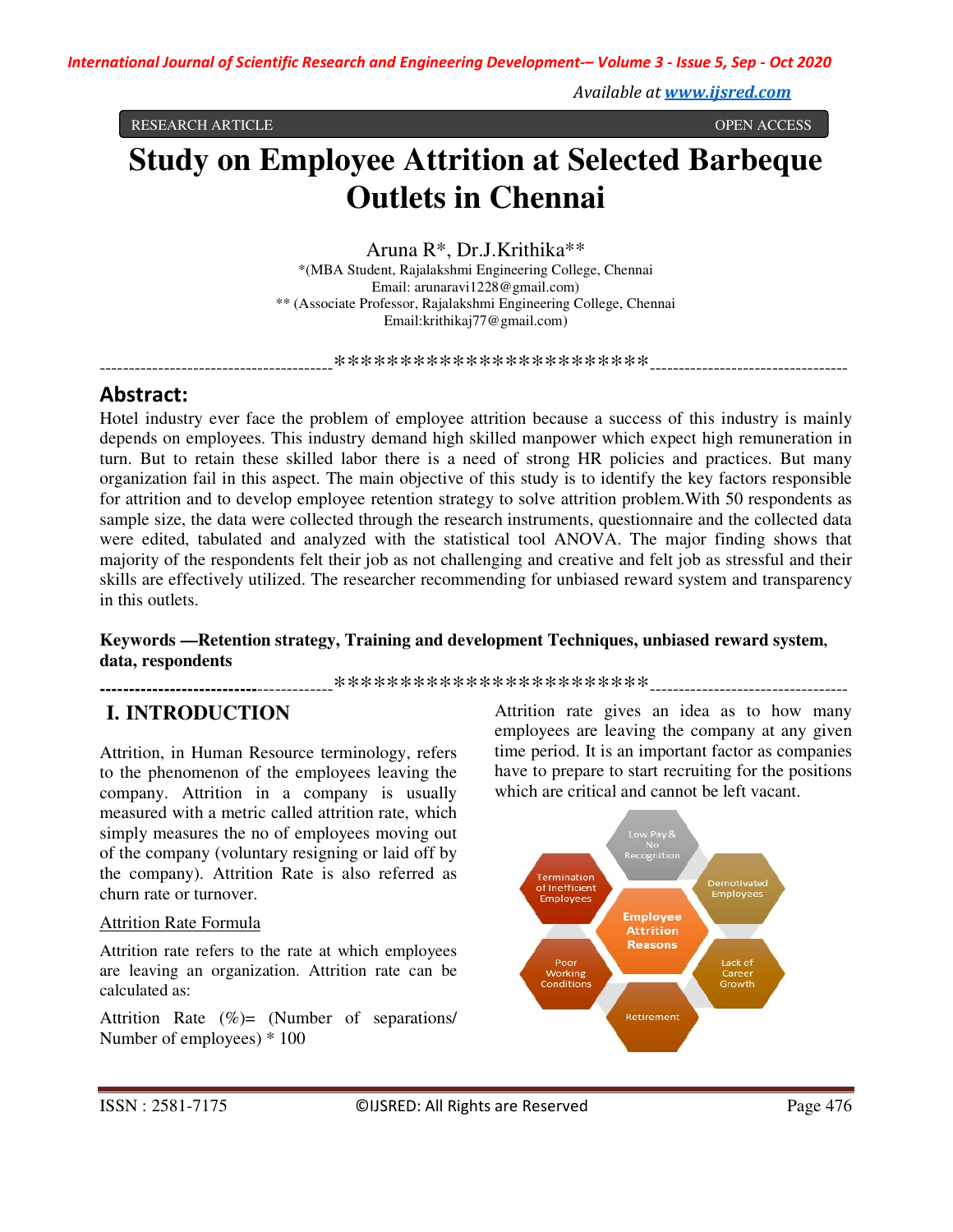## *Available at www.ijsred.com*

## A. EMPLOYEE ATTRITION:

Employee attrition and candidates absconding are significant business concerns in today's knowledge- driven marketplace, where employees are the most important human capital assets.

 The World Future Society predicted that the greatest test of durability for companies in the next five years would be the ability to attract and retain top performers. For example- in some industries there is a phenomenon of 'merry-goround employees where employees jump ship within the industry and companies are recycling employees. In the finance industry, it is a common phenomena for the top-level employees to 'jobhop'. In simple terms, attrition refers to phenomenon wherein, an employee leaves the organization.

#### B. REASON FOR ATTRITION:

Attrition is encourages within the organization if it is a part of a strategic business maneuver to reduce cost. It is also counted when an employee voluntarily leave their jobs. Employees can leave their jobs due to numerous reasons, such as;Employee may move, retire to take another job,No suitable for the positions they were hired to,Work – life balance issues,Lack of the freedom or autonomy required to perform at expected levels.

Some other reasons are, rude behavior, Work-life imbalance, the job did not meet expectations, employee misalignment, feeling undervalued, coaching and feedback are lacking, decisionmaking ability is lacking, people skills are inadequate, organizational instability ,raises and promotions froze, faith and confidence shaken., growth opportunities not available.

The Barbeque outlets generally made for family dining out. Here during dinner period, number of customer will be more that other timings. So there is a need of skilled manpower, who serve

efficiently with in this stipulated time. Due to high level of stress, many in this field would like to shift to other normal food outlets. Hence, there is a need of understanding about the reason for employee leaving the organization.

# **II. REVIEW OF LITERATURE**

**Michael T MacHatton, et al., (1997)** in his study entitled "selection and retention of managers in the us restaurant sector"indicates that reference check, structured and unstructured interviews are the most frequents-used and effective selection procedures. Chain restaurants used structured interview., credit checks and police check than independent restaurants. Annual managerial turnover is 18.6 per cent.-(follow the same pattern for all)

**Jichul Jang, B.S. (Aug-2008**) in his study entitled " the impact of career motivation and polychronicity on job satisfaction and turnover intention among hotel industry employees"examine the impact of individual differences focusing on career motivation and Polychronicity on job satisfaction and its influences on employee turnover in hotel industry. This study conduct a survey on career motivation, Polychronicity, job satisfaction and turnover intention among 609 non- supervised employees working in two Dallas hotel. Career motivation is related to job satisfaction which is useful to reduce turnover in hotel industry

**Ms.VijitChaturvedi-(2010**) in her study entitled " a study on factors affecting job satisfaction of employees in hotel industry: a study with reference to few categorized hotels NCR" examine the job satisfaction factors like compensation structure, training and development, supervision, communication, nature of work, affective commitment for employees in hotel industry in Delhi National Capital Region. 150 sample size was determined. By using scaling method questionnaire has been framed, employee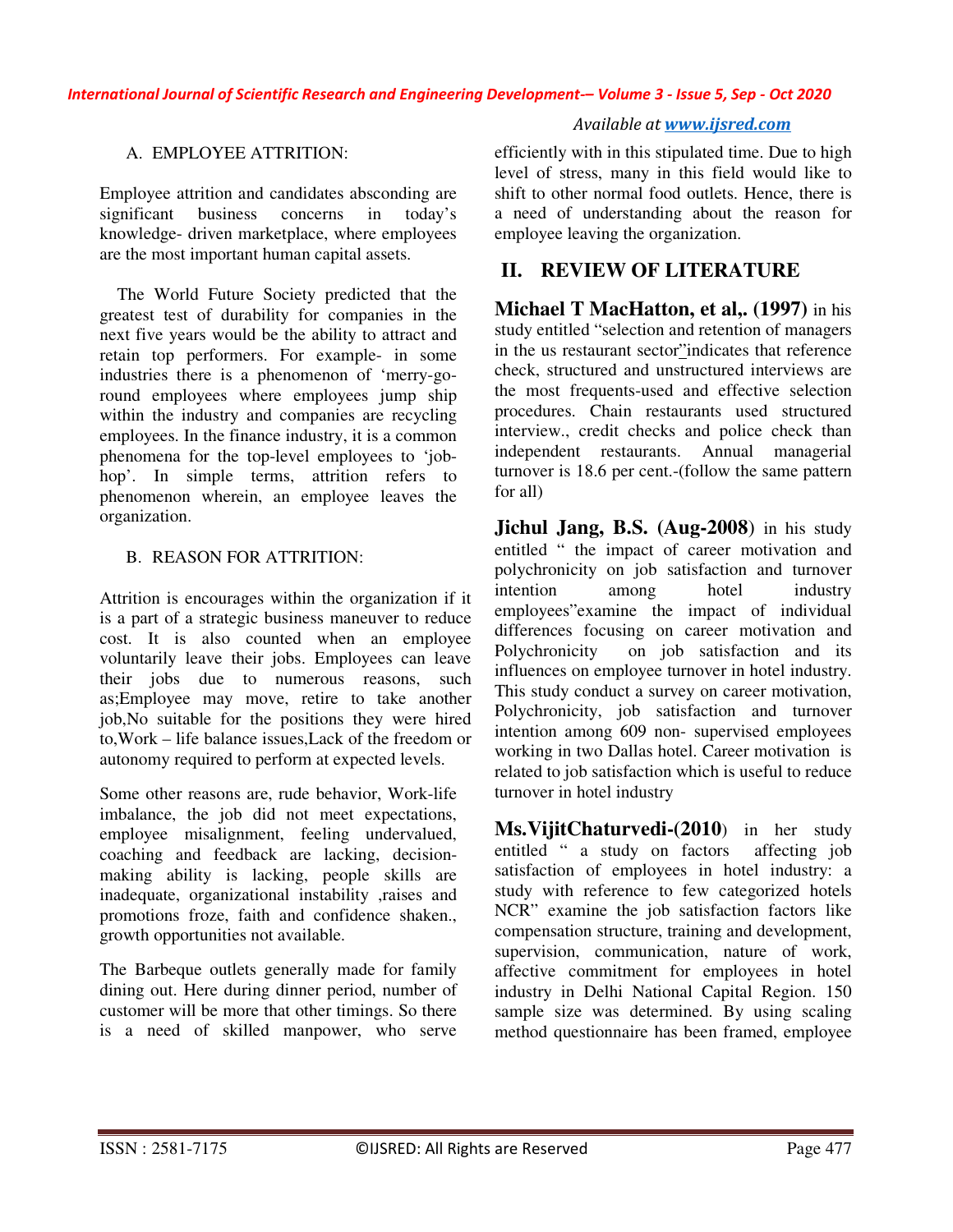attitude used to collect primary data, more statistical method used to analyse the variables. This study shows that there is a significant different between all the factors. The employee were found to satisfied with channel of communication.

**Jessica Sze-Yin Ho,et al,. (2010)** in her study entitled " employee attrition in the malaysian service industry: push and pull factor"By use of this push and pull factor young workers shift their job more, push factors is like (interference with work-family-lifestyle balance, poor relations with co-workers, work stressors, unsatisfactory supervisory relationships) and pull factors are(offers of better compensations, more interesting work, promotion opportunities, desire to return for academic studies). This study given an idea and strategy of attracting people and how to retain them.

**NeerajPandey,et al,. (2011)** in his study entitled " factors influencing employee attrition in indanITeS call centers"was conducted among information technology enabled services call centres even though the industries providing attractive salaries, social security benefits, pick-up and drop facilities and swanky office spaces, the ITeS call centre employees are leaving the organization. This study examine that the organization need to reviewing human resource policies of call centre in light of employee policies implemented in other industry like career planning, appraisal system, salary and timings to the ITeS call centre employees.

**Prince Audgustin, et al, (2012)** in his study entitled " a diagnostics study of employee attrition in an indian automotive company"conducted among the exited employee of automotive industry past five years. This study shows that being an successful organization in future it should adopt organizational behavior and human resource department systems to the realities of the contemporary work environment . And also they

#### *Available at www.ijsred.com*

should adopt the employee engagement, motivating people  $\&$  and their innovative practices t and training and development techniques.

**J. Vijayakumar (2012**) in his study entitled " the retention strategies of employees of it industries"Retention of information technology employee in service industry is very difficult in present situation. The human resource department are major reason for retain them to contributing a lot to the business through implement different strategies to this these employees to play a key role in designing the policies, practices and strategies. This study examine that employee retention in IT sector in Bangalore which can help the organization to retain their talented employees and give job satisfaction to their employees through HR strategies, and this study analyse the correlation between job satisfaction and employee retention.

**B. RAVIKUMAR, et al,. (April- June 2013)** in his study entitled " a study on occupational stress in hotel industry"analyse the occupational stress level among the employees in hotel industry, and to identify their organizational responsibility, their perception about stress and how they reducing their stress by using some strategy. Different factors are used to find the level of stress such as interpersonal relationship, working environment, relationship between workload and stress. By using of stratified random sampling method 110 employee has been selected. This study indicates that long working hours, less manpower and low wages are the major reason behind stress in hospitality industry. By use of manova and anova test collected sample has been analysed. The manova test indicate that there is no significant different between two variables.

**Mr. KhagendraNathGangai( May - June 2013) in his study entitled " attrition at work place: how and why in hotel industry"indicates the attrition rate in hospitality industry. Descriptive and survey method are used for**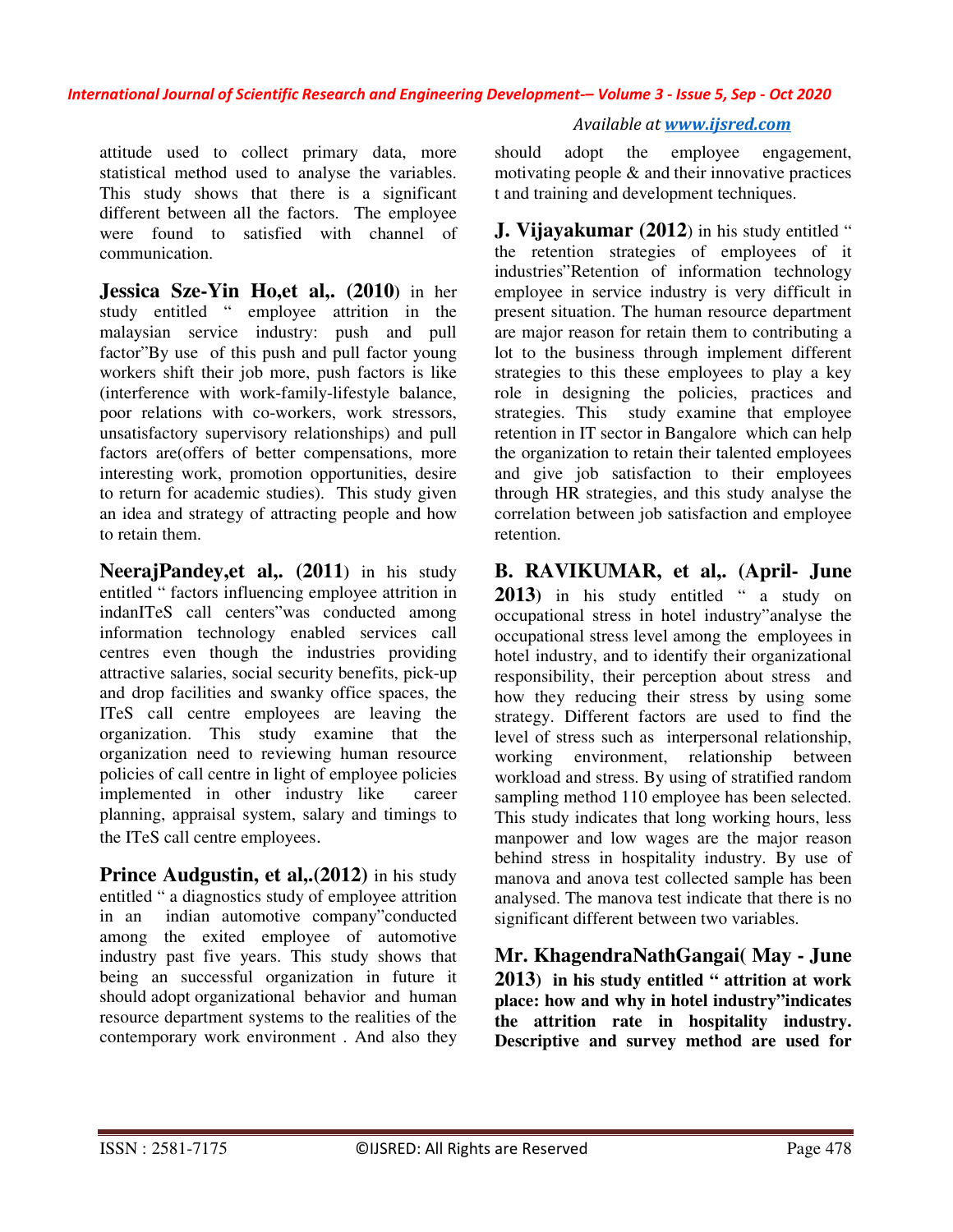**this study, primary and secondary data were** collected from the country inn & Suites hotel and resorts, Sahibabad. A data collected by a Chamber industry said that attrition rate in hospitality industry in india was double to nearly 50 percentage in 2010,but the alarming rate is 10 percentage per annum. 7.1 percentage is the attrition rate ofcountry inn & Suites hotel and resorts, Sahibabad were 5 considered as average and 2-3 considered as good. 30 sample collected to the 202 employees. This study indicates that due tolack in salary, compensation, better opportunities and departmental issues were the major reasons behind the problem of attrition in the company.

**Shashikala S ( June-2013)** in her study entitled " a study on causes & control techniques for attrition rate in indian industry"Now a days IT, Telecom, and various other sectors are facing high level of attrition, high attrition rate is increase the cost of the organization and also affects the productivity and other costs on the employees. Attrition rate will be high in the industry like BPO, paramedical, aeronautics etc, because the employees work is mostly dependent on knowledge. Offering a below market wages also reason for attrition.

**Dr. Shivani Mishra, et al,.( July – September 2013**) in her study entitled" review of literature on factors influencing attrition and retention"focusing on employee engagement activity and through, human resource practices and other like employee characteristic and environmental factors, which may have a positive or negative impact on employees' intention to stay with an organization.

**Milind A. Peshave, et al,. ( September-2013)** in his study entitled " a study of factors influencing increasing attrition rate in hotels of pune, its impact on the organization and measures undertaken by the hotels to curb the attrition rate" The Pune Hospitality sector differences from other

## *Available at www.ijsred.com*

industry and increase their market share by providing "Service par Excellence" to their guests. The author differentiate that hospitality industry is intangible product ie. (service), but the other industry are tangible industry like producing product so the service provided by a human is better than service provided by machine. The survey conducted through questionnaire and interview among employees in pune hotel industry to study about the increasing of attrition rate in hotel industry.Tools used graphical method and chi square test. The study analyse the reason for attrition is long working hours and low salary are the major factor for attrition.

**BidishaLahkar Das, et al,.( Nov- Dec 2013**) in her study entitled " employee retention: a review of literature"Human Resource are the vital and dynamic resources of any organization. Now a days there is many competition for skilled employee and also retain them. And satisfying the employee is the biggest challenge for an organization, this study review the factors affecting employee retention and job satisfaction.

**Vibha Gupta( December-2013**) in his study entitled " an analysis of attrition: retention strategy for IT/BPO industry"This study is focused on challenges that IT/BPO industry faces on recruitment and retention and find the way to control turnover in the first year employee in the leading Domestic Call Center based in Indore. According human resources department for permanent agents and executive turn over were 15.6% in 2009 and 35% in 2012 . For temporary employee turnover was 77% in 2012.

**ShwetaUpamanyu( Nov-Dec,2014) in her study entitled " managing attrition through HR**  system in hotel industry<sup>7</sup> This is study indicates that attrition in hotel industry due to their poor and improper HR policies and benefits offered to their employee. Focus on the HR policies may reduce attrition rate. Human resource policies and system and decision, established by an organization, to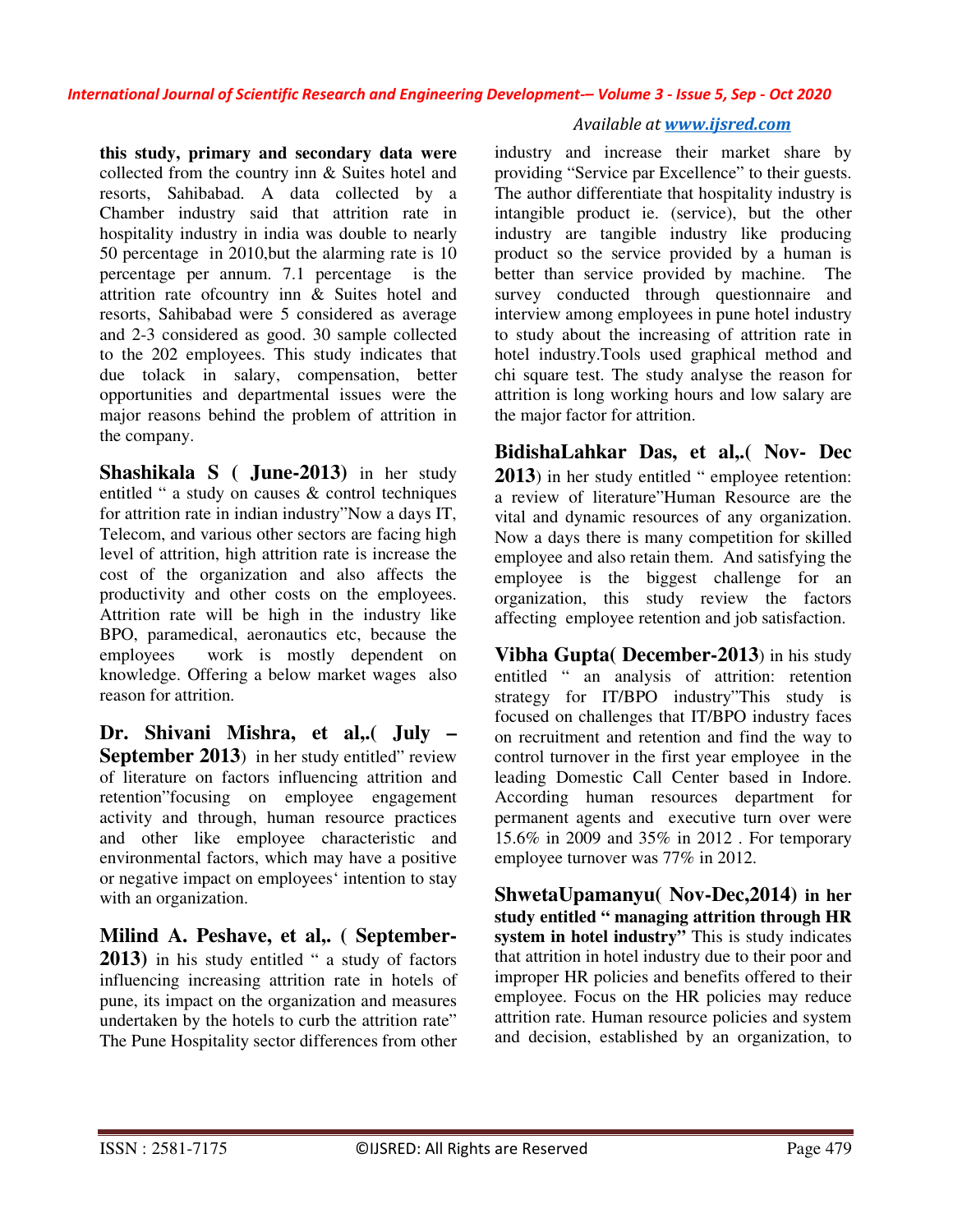support administrative personnel functions, performance management, employee relations and resource planning. This policies can help to organization demonstrate both internally and externally.

## **III. RESEARCH METHODOLOGY**

 The main objective of this study is to identify the key factors responsible for attrition. Primary and secondary data collection used for this study and data's collected through questionnaire. Sample size of this study was 50. And ANOVA test used to analyse the variables.

#### 1. RESEARCH DESIGN

'Research Design' mean the exact nature of research work in a systematic manner. It involves the information about the research work in view of the framework of the study, liability of various data, observations, analysis, samplings etc., this research is descriptive research design by nature.

Descriptive studies try to discover answer to the questions who, what, where, when and sometimes how the researcher attempts to describe or define a subject, often by creating profile of a group of problems. People or events such studies may involve the collection of data and the creation of distribution of the number of times the researcher observes a single event or characteristics or they may involve relating the interaction of two or more variables.

# **IV. TEST ANALYSIS-ANOVA**

## **4.1 Age and employee opinion about skills are effectively used**

Hypothesis:

 H0- There is no significant difference between the age and employee opinion about skills are effectively used

*Available at www.ijsred.com*

 H1- There is a significant difference between age and employee opinion about skills are effectiv effectively used

### **ANOVA**

| $\frac{1}{2}$            |                      |    |                |       |      |  |
|--------------------------|----------------------|----|----------------|-------|------|--|
|                          | Sum<br>of<br>Squares | Df | Mean<br>Square | F     | Sig. |  |
| <b>Between</b><br>Groups | 1.078                |    | 1.078          | 6.594 | .013 |  |
| Within<br>Groups         | 7.844                | 48 | .163           |       |      |  |
| Total                    | 8.921                | 49 |                |       |      |  |

**Table no 4.1-Table showing Anova between age and employee opinion about skills are effectively used.** 

#### **INFERENCES**

 From the above table, it has been found the significant value is lesser than 0.05, so we accept null hypothesis. Therefore there is no significant difference between age and employee opinion about skills are effectively used .

Here  $0.013<0.05$ . so H1 is rejected.

## **4.2Gender and Employee opinion about skills are effectively used**

Hypothesis:

 H0- There is no significant difference between gender and Employee opinion about skills are effectively used

 H1- There is a significant difference between gender and Employee opinion about skills are effectively used.

**ANOVA**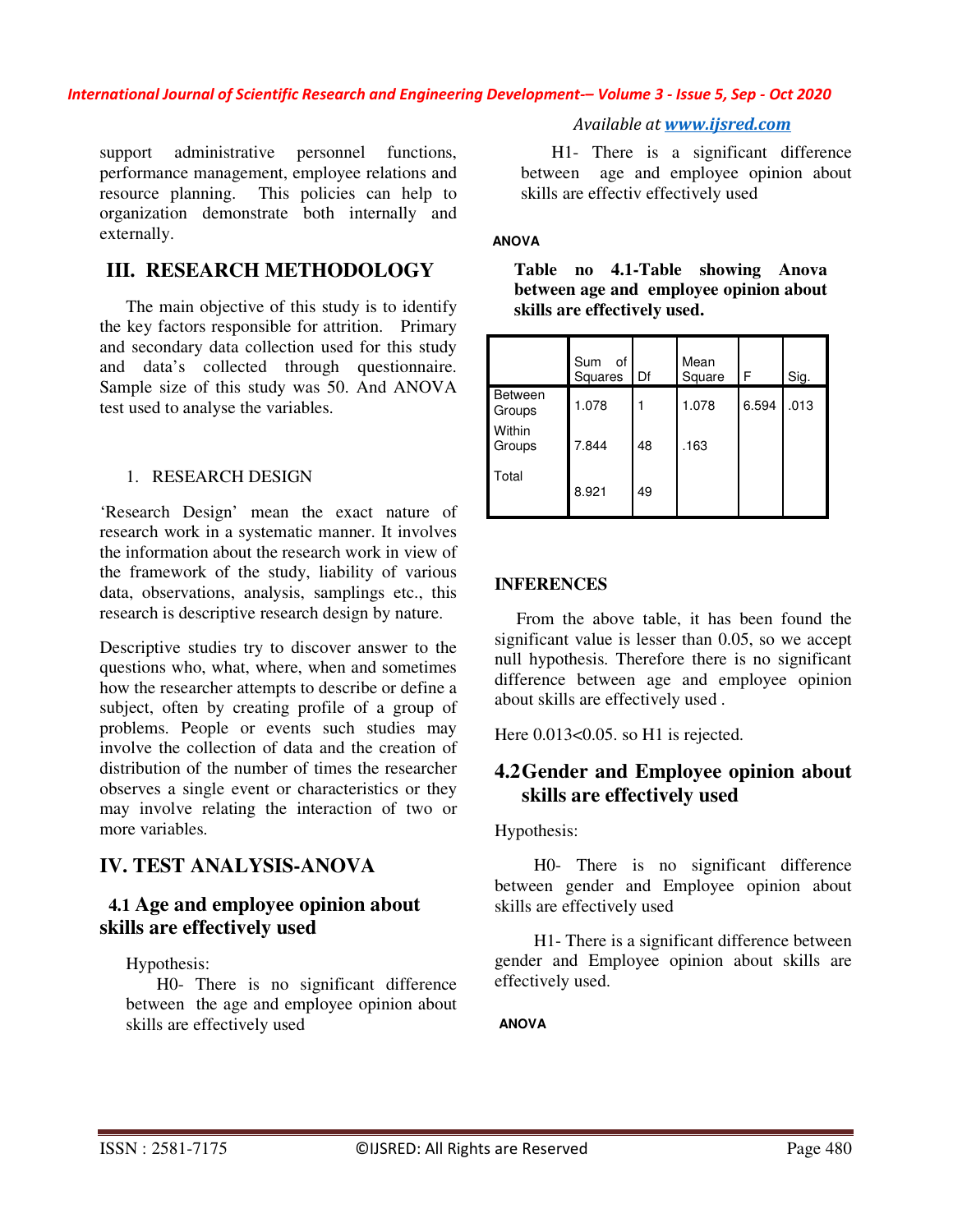**Table no 4.2-Table showing anova between gender and Employee opinion about skills are effectively used** 

|                              | Sum of<br>Square<br>S | Df | Mean<br>Squar<br>e | F    | Sig. |
|------------------------------|-----------------------|----|--------------------|------|------|
| <b>Betwee</b><br>n<br>Groups | .116                  |    | .116               | .634 | .430 |
| Within<br>Groups             | 8.805                 | 48 | .183               |      |      |
| Total                        | 8.921                 | 49 |                    |      |      |

# **INFERENCES**

From the above table, it has been found the significant value is greater than 0.05, so we reject null hypothesis. Therefore there is significant difference between gender and Employee opinion about skills are effectively used

Here  $0.430 > 0.05$ . so H1 is accepted

# **4.3 Educational Qualification and Employee opinion about skills are effectively used**

#### Hypothesis:

 H0- There is no significant difference between educational qualification and Employee opinion about skills are effectively used

 H1- There is a significant difference between educational qualification and Employee opinion about skills are effectively used

*Available at www.ijsred.com*

**ANOVA** 

**Table no -4.3 Table showing anova between education qualification and Employee opinion about skills are effectively used** 

|                                              | Sum of<br>Square<br>s | Df | Mean<br>Square | F    | Sig. |
|----------------------------------------------|-----------------------|----|----------------|------|------|
| <b>Between</b><br>Groups<br>Within<br>Groups | .213                  | 4  | .053           | .275 | .892 |
|                                              | 8.708                 | 45 | .194           |      |      |
| Total                                        | 8.921                 | 49 |                |      |      |

# **INFERENCES :**

 From the above table, it has been found the significant value is greater than 0.05, so we reject null hypothesis. Therefore there is significant difference between educational qualification and Employee opinion about skills are effectively used.

Here  $0.892 > 0.05$ . so H1 is accepted.

# **4.4Designation and Employee opinion about skills are effectively used**

#### Hypothesis:

 H0- There is no significant difference between designation and Employee opinion about skills are effectively used

 H1- There is a significant difference between designation and Employee opinion about skills are effectively used.

#### **ANOVA**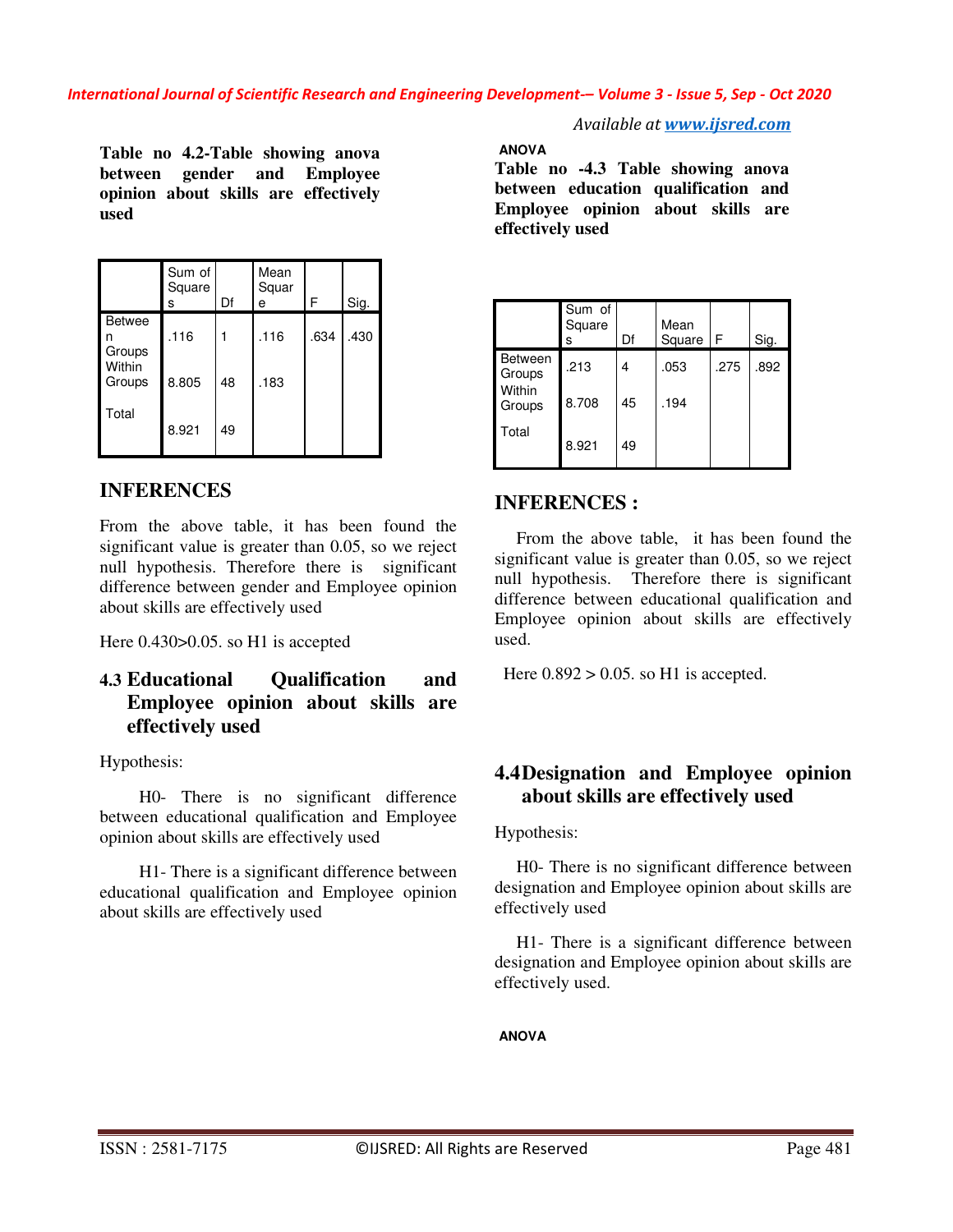**Table no 4.4 Table showing anova between designation and Employee opinion about skills are effectively used**

|                                                      | Sum of<br>Squar<br>es | Df | Mean<br>Squar<br>e | F          | Sig. |
|------------------------------------------------------|-----------------------|----|--------------------|------------|------|
| <b>Betwee</b><br>Groups<br>Within<br>Groups<br>Total | 4.428                 | 4  | 1.107              | 11.0<br>88 | .000 |
|                                                      | 4.493                 | 45 | .100               |            |      |
|                                                      | 8.921                 | 49 |                    |            |      |

#### **INFERENCES:**

 From the above table, it has been found the significant value is lesser than 0.05, So we accept null hypothesis. Therefore there is significant different between designation and Employee opinion about skills are effectively used

Here  $0.000<0.05$ . so H1 is rejected.

## **4.5Experience and Employee opinion about skills are effectively used**Hypothesis:

 H0- There is no significant difference between experience and Employee opinion about skills are effectively used

 H1- There is a significant difference between experience and Employee opinion about skills are effectively used.

#### **ANOVA**

**Table no 4.5 Table showing anova between experience and Employee opinion about skills are effectively used**

Sum of Square s Df Mean Square F Sig. Between<br>Groups Between 1.157 2 .579 3.50  $\begin{array}{|c|c|} \hline 3.50 & .038 \\ \hline \end{array}$ **Within** Groups 7.764 47 .165 Total 8.921 49

*Available at www.ijsred.com*

#### **INFERENCES:**

From the above table, it has been found the significant value is lesser than 0.05, So we accept null hypothesis. Therefore there is significant different between designation and Employee opinion about skills are effectively used

## Here  $0.038<0.05$ . so H1 is rejected. **4.6Experience at this hotel and Employee opinion about skills are effectively used** Hypothesis:

 H0- There is no significant difference between experience at this hotel and Employee opinion about skills are effectively used

 H1- There is a significant difference between experience at this hotel and Employee opinion about skills are effectively used

Employee opinion about skills are effectively used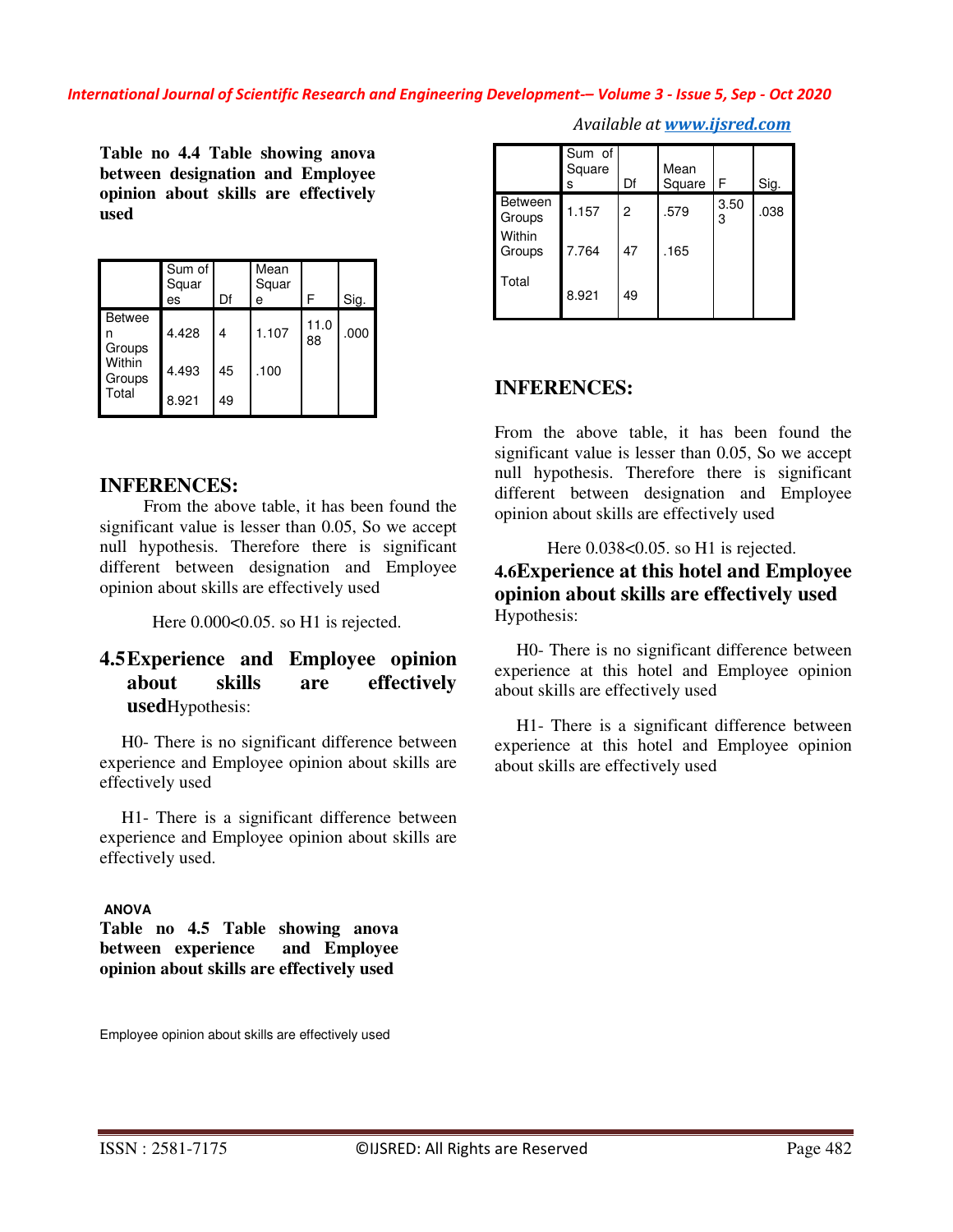#### **ANOVA**

**Table no 4.6 Table showing anova between experience at this hotel and Employee opinion about skills are effectively used** 

|                          | Sum of<br>Square<br>S | Df | Mean<br>Square | F         | Sig. |
|--------------------------|-----------------------|----|----------------|-----------|------|
| <b>Between</b><br>Groups | .785                  | 3  | .262           | 1.48<br>0 | .232 |
| Within<br>Groups         | 8.136                 | 46 | .177           |           |      |
| Total                    | 8.921                 | 49 |                |           |      |

Employee opinion about skills are effectively used

## **INFERENCES:**

 From the above table, it has been found the significant value is greater than 0.05, So we reject null hypothesis. Therefore there is significant different between experience at this hotel andEmployee opinion about skills are effectively used

Here  $0.232<0.05$ . so H1 is accepted.ely used

# **V. FINDINGS:**

- a. 70% of the respondents are fall under the age group of 18-25.
- b. Majority 44% of the respondents are with educational qualification of  $8<sup>th</sup>$  -10<sup>th</sup>
- c. Majority 36% of the respondents are service staff level of designation
- d. Respondents with the experience of 0-3 years are the highest participants in our survey with percentage of 44.
- e. Majority 52% respondents have their 6-12 month experience at this hotel.

*Available at www.ijsred.com*

- f. 36% of the respondents are strongly agree with this statement of stressful compared to the job in other industry
- g. 36% of the respondents are felt that skills are effectively used in the organization
- h. 42% of the respondents are strongly agree that job orientation is effective in this organization
- i. 32% of the respondents are agree with the statement of I am fully satisfied with all the training techniques and tools conducted by this organization is existing in organization.
- j. Majority 34% of the respondents are agree that there should be personality and other overall development techniques is existing in organization
- k. Twenty six percentage (26%) of the respondents are strongly agree that management should revise the training and development techniques is existing in organization
- l. 30% of the respondents are strongly agree that many employees leave when they are offered jobs matching with their educational qualification.
- m. Health problem lead to high attrition rate strongly agree by 26% respondents.
- n. Non-transparent and unclear appraisal system are responsible for attrition is strongly agreed by 34% respondents.

## **VI. RECOMMENTATIONS&CONC LUSION**

- i. Only 66% employee felt that their job is stressful compared to other industry which need to be addressed immediately by the organization.The physical and mental stress management strategy should be implemented immediately.
- ii. Only 62% of them are fully satisfied with training techniques and tools.As